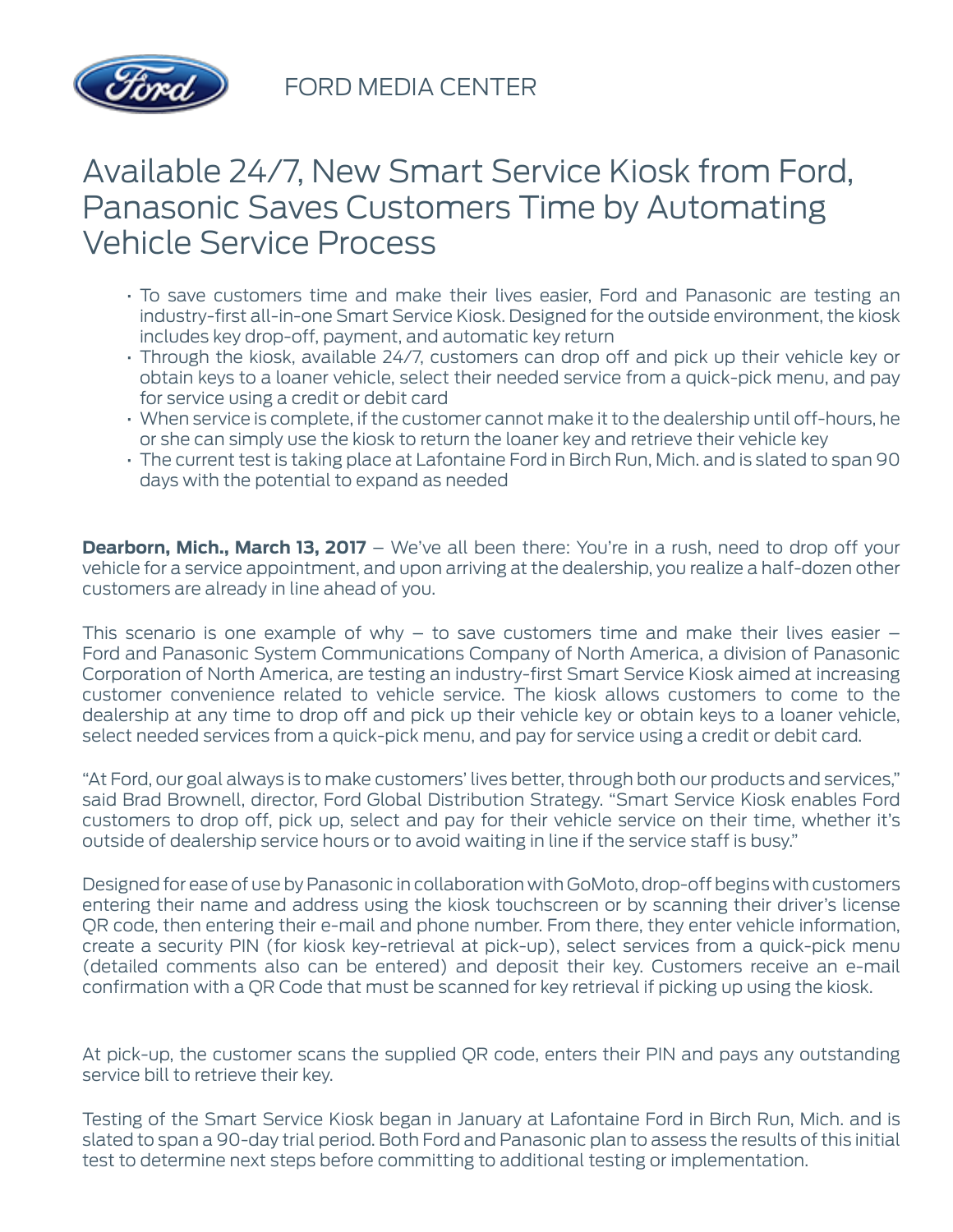Ford customer Donavon Black recently used the kiosk at Lafontaine.

"The whole process of using the Kiosk from start to finish took about five minutes," said Black. "It took a lot of the pressure off and I didn't have to worry about anyone trying to upsell me. It even asked me if I wanted to approve a dollar amount. It was all taken care of in one step right there at the kiosk.

Services available through the Smart Service Kiosk quick-pick menu include those for: air conditioner, air filtration, alignment, battery, brake, cooling system, drivetrain, engine, inspection, oil change, recall, suspension, tires, transmission, windshield and others.

## **Working together**

The Smart Service Kiosk is one example of how Ford's technology team is focused on innovative technology solutions that drive the business and contribute to a more integrated and compelling customer experience, said Marcy Klevorn, group vice president, Information Technology, and chief information officer.

"The Smart Service Kiosk is a great example of Ford striving to find innovative solutions that make our customers' lives better," Klevorn said.

Ford leveraged the expertise of Panasonic, who collaborated with GoMoto, for the kiosk.

"Panasonic is thrilled to work with Ford on its connected solutions strategy. The new Smart Service Kiosk is an innovative solution designed to enhance Ford's customer experience," said Matt O'Connor, vice president, Panasonic System Communications Company of North America.

## About Ford Motor Company

*Ford Motor Company (NYSE: F) is a global company based in Dearborn, Michigan, that is committed to helping build a better world, where every person is free to move and pursue their dreams. The company's Ford+ plan for growth and value creation combines existing strengths, new capabilities and always-on relationships with customers to enrich experiences for and deepen the loyalty of those customers. Ford develops and delivers innovative, must-have Ford trucks, sport utility vehicles, commercial vans and cars and Lincoln luxury vehicles, as well as connected services. Additionally, Ford is establishing leadership positions in mobility solutions, including self-driving technology, and provides financial services through Ford Motor Credit Company. Ford employs about 182,000 people worldwide. More information about the company, its products and Ford Credit is available at corporate.ford.com.*

## About Panasonic Corporation of North America

Newark, NJ-based Panasonic Corporation of North America is a leading technology partner and integrator to businesses, government agencies and consumers across the region. The company is the principal North American subsidiary of Osaka, Japan-based Panasonic Corporation and the hub of Panasonic's U.S. branding, marketing, sales, service and R&D operations. Panasonic was featured in Fortune Magazine's 2016 ranking of 50 companies that are changing the world and doing well by doing good. Specifically cited were its smart and sustainable technologies, including